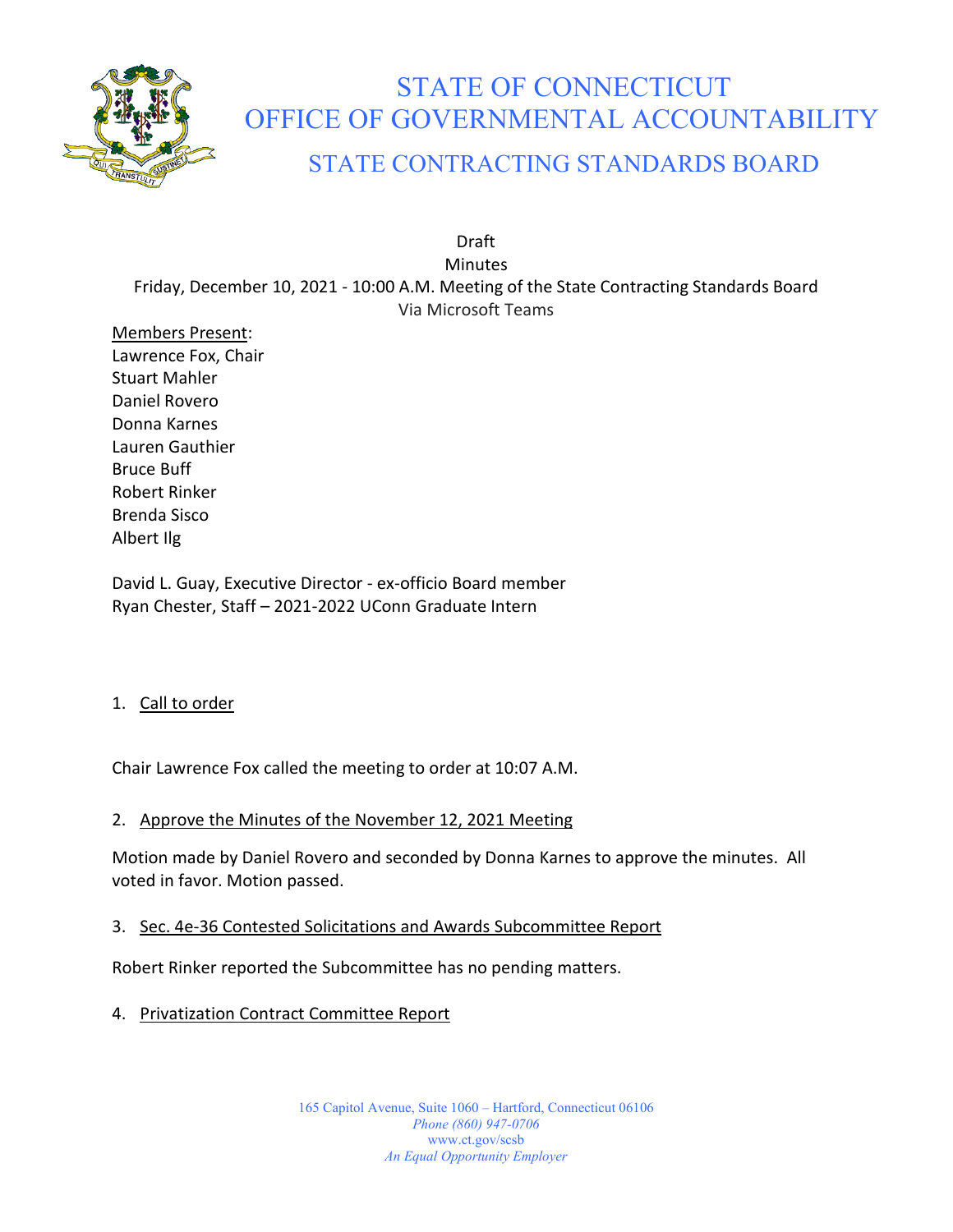Robert Rinker reported the Privatization committee sent a letter to the commissioner of DMHAS. The commissioner responded late yesterday. The committee is scheduled to meet today after the regular board meeting.

# 5. Audit Work Group

Robert Rinker stated the audit committee met this morning. We have about 30 agencies left to audit in our audit of state contracting agencies. Many of these agencies are small. The agencies will be assigned to committee members for review. The format of the compliance report has been agreed on. We are auditing fiscal year 2020. We still have outstanding the Department of Public Health, and because of COVID we are not pressing them for a response.

# 6. Update from Connecticut Port Authority Review

David Guay reported that John Henshaw, CPA Executive Director, has asked for a follow-up meeting.

Chair Fox reported that we reviewed a few topics. We want to meet with OPM to understand what role they are playing with the CPA regarding procurement. We want to know to what extent OPM is involved in their procurement policies. We want to know whether OPM procurement guidelines are directives or suggestions. We want to discuss the use of MOUs and MOAs. We have a meeting scheduled with OPM Secretary Melissa McCaw.

Lauren Gauthier reported that we received another complaint from the public to which we will look into. The report is being drafted and is going to be ready by the end of the year to give to CPA and subsequently to the legislature for review.

David Guay stated that we have not received any redacted information that we requested which will be addressed at the meeting with John Henshaw.

# 7. Update on possible disqualification of contractor action

David Guay stated that he is working on documentation and scheduling. We do not have the use of an attorney from the Attorney General's office or staff attorney which slows down progress. David Guay is planning a hearing for January 2022.

Chair Fox stated that this is yet another example of how this Board severely requires proper staffing like a staff attorney to effectively complete this Board's mission.

# 8. Other business